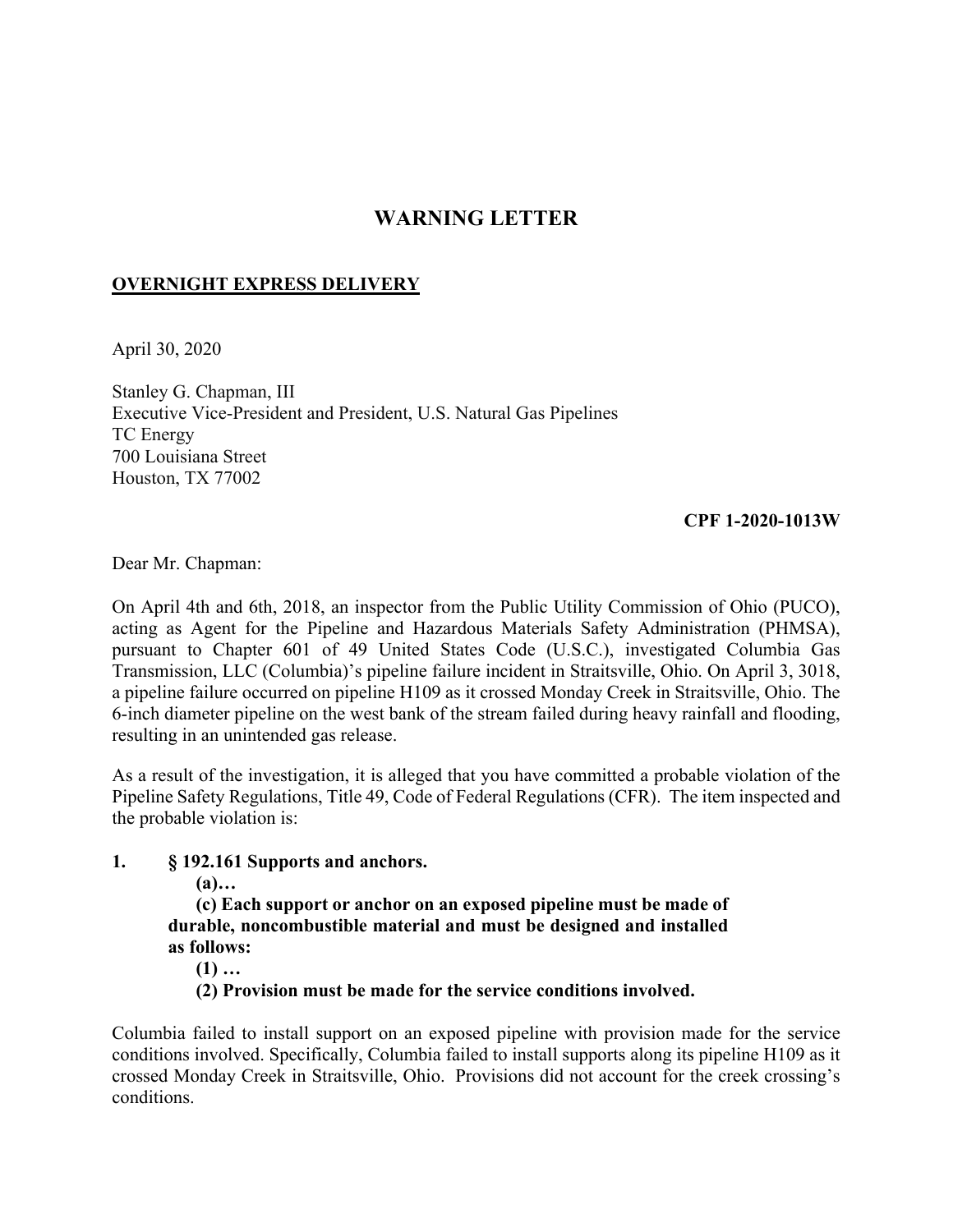On April 3, 3018, a pipeline failure occurred on pipeline H109 as it crossed Monday Creek in Straitsville, Ohio. The pipeline did not have any cables or other supports at the time of the rupture. However, the support columns, with no cables attached, were visible on each side of the creek crossing.

During the investigation, the PUCO inspector reviewed a construction drawing from 1981 when this pipeline crossing was replaced. It showed that the pipeline was intended to be supported with cables. Columbia provided a few photos of the H109 creek crossing, from 2010 and the photos of the pipeline did not show cable supports connected to the pipe. Columbia did not have any timeframe for the installation or removal of the pipeline cable supports. Columbia also did not have documentation of any load support calculations or studies to validate removal of the pipeline cable supports at the H109 span crossing.

Therefore, Columbia failed to install supports on the exposed portion of its H109 pipeline's Monday Creek crossing with provisions made for the service conditions involved, by not using the cable supports that the construction drawing called for, or any other method of support.

Under 49 U.S.C. § 60122 and 49 CFR § 190.223, you are subject to a civil penalty not to exceed \$218,647 per violation per day the violation persists, up to a maximum of \$2,186,465 for a related series of violations. For violation occurring on or after November 27, 2018 and before July 31, 2019, the maximum penalty may not exceed \$213,268 per violation per day, with a maximum penalty not to exceed \$2,132,679. For violation occurring on or after November 2, 2015 and before November 27, 2018, the maximum penalty may not exceed \$209,002 per violation per day, with a maximum penalty not to exceed \$2,090,022. For violations occurring prior to November 2, 2015, the maximum penalty may not exceed \$200,000 per violation per day, with a maximum penalty not to exceed \$2,000,000 for a related series of violations. We have reviewed the circumstances and supporting documents involved in this case, and have decided not to conduct additional enforcement action or penalty assessment proceedings at this time. We advise you to correct the item(s) identified in this letter. Failure to do so will result in Columbia Gas Transmission, LLC being subject to additional enforcement action.

Be advised that all material you submit in response to this enforcement action is subject to being made publicly available. If you believe that any portion of your responsive material qualifies for confidential treatment under 5 U.S.C. 552(b), along with the complete original document you must provide a second copy of the document with the portions you believe qualify for confidential treatment redacted and an explanation of why you believe the redacted information qualifies for confidential treatment under 5 U.S.C. 552(b).

No reply to this letter is required. If you choose to reply, please submit all correspondence in this matter to Robert Burrough, Director, PHMSA Eastern Region, 840 Bear Tavern Road, Suite 300, West Trenton, NJ 08628. Please refer to **CPF 1-2020-1013W** on each document you submit, and whenever possible provide a signed PDF copy in electronic format. Smaller files may be emailed to [robert.burrough@dot.gov.](mailto:robert.burrough@dot.gov) Larger files should be sent on USB flash drive accompanied by the original paper copy to the Eastern Region Office.